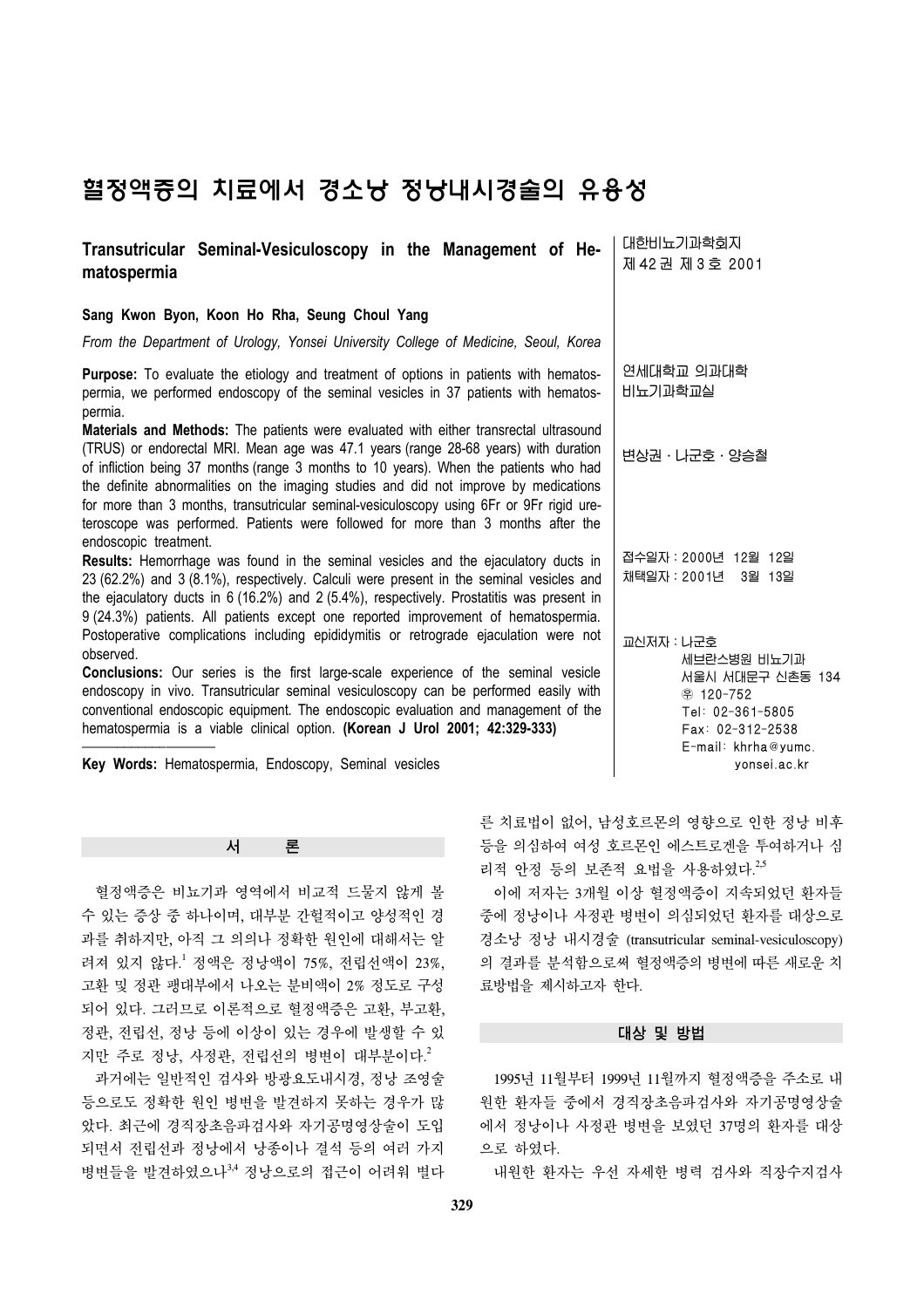등의 신체 검사를 한 후에 일반 요검사, 요배양검사를 하였 고, 40세 이상에서는 전립선특이항원수치검사 (PSA)도 같 이 하였다. 전립선염이 동반된 환자에서는 fluoroquinolone 계열의 항생제를 투여하였으며 나머지 환자에서는 여성 호 르몬인 에스트로겐을 투여하면서 관찰하였다. 그리고 전립 선과 정낭의 병변을 관찰하기 위하여 경직장초음파검사 및 경직장 코일을 이용한 자기공명영상술을 시행하였다. 경직

장초음파 진단 장치는 Cambison (Kretztchnik, Inc., Tiefenback, Austria)의 본체에 경직장용 7.5MHz 탐침을 부착하여 사용하였고 자기공명영상술은 GE Signa 1.5 초전도형 자기 공명장치 (GE Medical Systems, Milwaukee, Wisconsin, U.S.A.) 를 이용하였으며, 직장내 표면코일 (Medrad Inc., Pittsburg, Pennsylvania, U.S.A.)을 사용하여 영상을 얻었다.

내시경을 이용한 정낭 관찰은 먼저 방광요도내시경을 이

| Case<br>Age                     |              | Duration                  | Imaging study            |                                           | Cyst                     |            |            | Calculi    |            | Hemorrhage |                          |                |
|---------------------------------|--------------|---------------------------|--------------------------|-------------------------------------------|--------------------------|------------|------------|------------|------------|------------|--------------------------|----------------|
| No.                             | (Yr)         | (Yr)                      | <b>TRUS</b>              | $\operatorname{\mathbf{MRI}}$             | $\mbox{MD}$              | ${\rm ED}$ | <b>SV</b>  | ${\rm ED}$ | ${\rm SV}$ | ${\rm ED}$ | ${\rm SV}$               | Prostatitis    |
| $\,1\,$                         | $28\,$       | $\boldsymbol{7}$          | $\bigcirc$               |                                           |                          |            | $\bigcirc$ |            |            |            | $\bigcirc$               | $\bigcirc$     |
| $\sqrt{2}$                      | 29           | $10\,$                    | $\bigcirc$               |                                           | $\bigcirc$               |            |            |            |            |            |                          |                |
| $\mathfrak{Z}$                  | 30<br>31     | 1.5                       | $\bigcirc$<br>$\bigcirc$ |                                           | $\bigcirc$               |            |            |            |            |            | $\bigcirc$               |                |
| $\overline{4}$<br>$\mathfrak s$ | 32           | $0.5\,$<br>$1\,$          | $\bigcirc$               | $\bigcirc$                                |                          |            | $\bigcirc$ |            |            |            | $\bigcirc$               |                |
| 6                               | 33           | $\sqrt{6}$                |                          |                                           |                          |            |            |            |            |            | $\bigcirc$               |                |
| $\boldsymbol{7}$                | 34           | $\sqrt{5}$                |                          | $\bigcirc$                                |                          | $\bigcirc$ |            |            |            | $\bigcirc$ |                          |                |
| $\bf 8$                         | 35           | $\sqrt{2}$                | $\bigcirc$               | $\bigcirc$                                |                          |            | $\bigcirc$ |            |            |            | $\bigcirc$               |                |
| $\boldsymbol{9}$                | 35           | $\sqrt{5}$                | $\bigcirc$               | $\bigcirc$                                | $\bigcirc$               |            |            |            |            |            |                          | O              |
| $10\,$                          | 36           | $10\,$                    |                          | $\bigcirc$                                | $\bigcirc$               |            |            |            |            |            | $\bigcirc$               |                |
| $11\,$                          | 38           | $10\,$                    | $\bigcirc$               | $\bigcirc$                                | $\bigcirc$               |            |            |            |            |            |                          | $\bigcirc$     |
| $12^{\star}$                    | 40           | $0.4\,$                   | $\bigcirc$               | $\bigcirc$                                | $\bigcirc$               |            |            |            |            |            |                          | $\bigcirc$     |
| 13<br>$14\,$                    | 41<br>$42\,$ | 0.7<br>$0.8\,$            | $\bigcirc$<br>$\bigcirc$ | $\bigcirc$                                |                          | $\bigcirc$ | $\bigcirc$ |            | $\bigcirc$ |            | $\bigcirc$               |                |
| 15                              | 43           | $10\,$                    | $\bigcirc$               | $\bigcirc$                                |                          |            | $\bigcirc$ |            |            |            | $\bigcirc$               | $\bigcirc$     |
| $16\,$                          | 43           | $\mathfrak 3$             |                          | $\bigcirc$                                |                          |            |            |            |            |            | $\bigcirc$               | $\overline{O}$ |
| $17\,$                          | 44           | $\overline{c}$            |                          | $\bigcirc$                                |                          |            |            |            |            | $\bigcirc$ | $\bigcirc$               |                |
| $18\,$                          | $46\,$       | 0.3                       | $\bigcirc$               |                                           |                          |            | $\bigcirc$ |            | $\bigcirc$ |            |                          |                |
| $19\,$                          | 46           | $\overline{\mathbf{3}}$   | $\bigcirc$               | $\bigcirc$                                |                          |            | $\bigcirc$ |            |            |            | $\bigcirc$               |                |
| $20\,$                          | $47\,$       | 1.5                       |                          | $\bigcirc$                                | $\bigcirc$               |            |            |            |            |            | $\bigcirc$               |                |
| 21                              | $47\,$       | $\sqrt{2}$                |                          | $\bigcirc$                                |                          |            |            |            |            |            | $\bigcirc$               |                |
| $22\,$                          | 49           | $\,1$                     |                          | $\begin{matrix} 0 \\ 0 \\ 0 \end{matrix}$ |                          |            |            |            |            |            | $\bigcirc$               |                |
| 23<br>$24\,$                    | 50           | $\,1$<br>$\boldsymbol{2}$ | $\bigcirc$               |                                           | $\bigcirc$<br>$\bigcirc$ |            |            |            |            |            |                          | ∩              |
| 25                              | $50\,$<br>52 | 0.5                       |                          | $\bigcirc$                                |                          |            |            |            | $\bigcirc$ |            | $\bigcirc$               |                |
| 26                              | 54           | $\sqrt{2}$                | $\bigcirc$               | $\bigcirc$                                |                          |            |            | $\bigcirc$ | $\bigcirc$ |            | $\bigcirc$               |                |
| $27\,$                          | 56           | $10\,$                    |                          | $\bigcirc$                                |                          |            |            |            |            | $\bigcirc$ | $\bigcirc$               |                |
| $28\,$                          | 59           | $\mathfrak{Z}$            |                          | $\bigcirc$                                | $\bigcirc$               |            |            |            | $\bigcirc$ |            | $\bigcirc$               |                |
| 29                              | 60           | $\overline{4}$            |                          | $\bigcirc$                                | $\circlearrowright$      |            |            |            |            |            | $\bigcirc$               |                |
| 30                              | 61           | $10\,$                    | $\bigcirc$               |                                           |                          |            | $\bigcirc$ |            |            |            |                          |                |
| 31                              | 62           | $\mathbf{1}$              | $\bigcirc$               |                                           |                          | $\bigcirc$ |            |            |            |            |                          |                |
| $32\,$                          | 63           | $\,1\,$                   | $\bigcirc$               |                                           |                          |            |            |            | $\bigcirc$ |            |                          |                |
| 33<br>34                        | 63<br>65     | $\overline{\mathbf{4}}$   |                          | $\bigcirc$<br>$\bigcirc$                  | $\bigcirc$<br>$\bigcirc$ |            |            |            |            |            | $\bigcirc$<br>$\bigcirc$ |                |
| 35                              | 65           | $0.5\,$<br>$\bf 8$        | $\bigcirc$               | $\bigcirc$                                |                          |            | $\bigcirc$ |            |            |            |                          | O              |
| 36                              | 67           | $\sqrt{2}$                | $\bigcirc$               | $\bigcirc$                                |                          |            |            | $\bigcirc$ |            |            | $\bigcirc$               |                |
| 37                              | 68           | $\overline{c}$            | $\bigcirc$               | $\bigcirc$                                |                          |            | $\bigcirc$ |            |            |            | $\bigcirc$               |                |
|                                 |              |                           |                          |                                           |                          |            |            |            |            |            |                          |                |

**Table 1.** The clinical features of the endoscopically managed hematospermia patients

\*: persistent hematospermia after treatment

TRUS: Transurectal ultrasound, MD: Mullerian duct, ED: ejaculatory duct, SV: seminal vesicle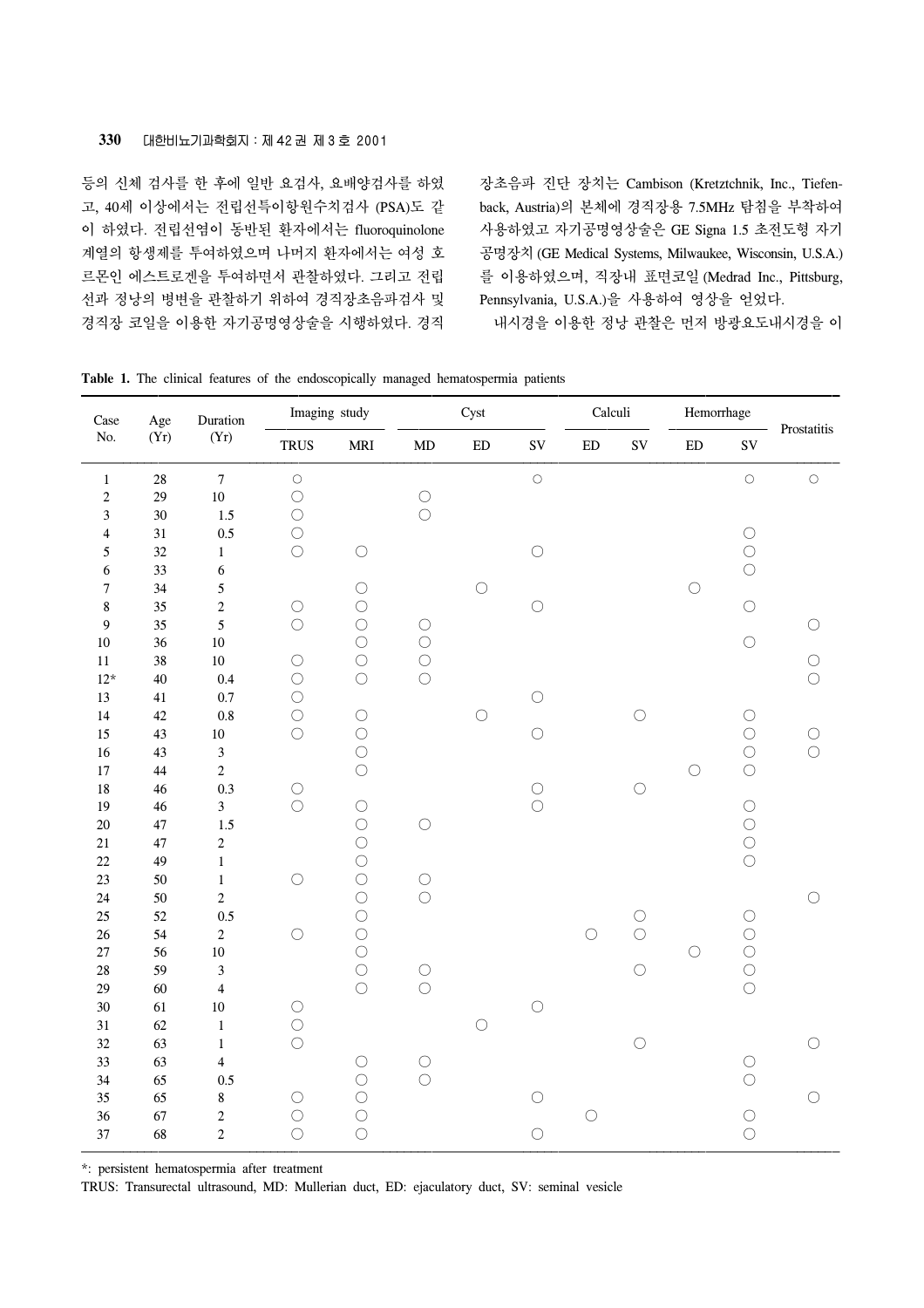용하여 방광과 전립선 요도를 관찰한 후 정구 (verumontanum)에 있는 소낭 입구 (utricular orifice)를 확인하였다. 소 낭 입구 주위에서 사정관 입구가 보인 경우에는 0.038inch metal guide wire을 먼저 삽입한 후 이 유도선을 따라 6Fr 혹은 9Fr 경성요관내시경을 넣어 진입시켰고, 사정관입구 를 찾을 수 없는 경우에는 같은 방법으로 소낭 속으로 내시 경을 진입시켰다. 소낭 속에서 얇은 격막으로 check valve처 럼 사정관 입구가 보인 경우에는 직접 구멍을 내지 않고 진입시켰고, 입구가 보이지 않은 경우에는 소낭 속에 비교 적 투명하게 부풀어 오른 부위를 조심스럽게 pointed coagulating electrode를 이용하여 구멍을 낸 후에 내시경을 삽입 하였다. 정낭벽에서 조직검사를 시행한 후 내시경의 working port를 이용하여 응고된 혈액이나 저류된 액체를 흡입하 였으며 술 후 유치한 도뇨관은 술 후 2일째에 제거하였다. 추적 관찰은 외래 진료 기록과 전화 상담으로 하였으며 연 락이 되지 않는 환자는 마지막 전화 확인 시기나 진료 기록 을 근거로 하였다.

# 결 과

 전체 환자들의 평균 나이는 47.1세 (28-68세)였으며, 20대 2명, 30대 9명, 40대 11명, 50대 6명 및 60대 9명이었으며, 평균 병력 기간은 37개월 (3개월-10년)이었으며, 병력이 5년 이상된 환자는 11명이었고 모두 전립선 혹은 정낭 내 낭종, 결석 혹은 출혈이 있었다. 정낭이나 사정관에 출혈이 발견 된 경우는 각각 23명 (62.2%), 3명 (8.1%)이었고, 결석을 동 반한 경우는 각각 6명 (16.2%), 2명 (5.4%)이었으며 전립선 염이 동반되었던 환자는 9명 (24.3%)이었다. 그리고 26명의 환자에서 낭종이 관찰되었는데 주로 뮐러씨 낭종 (13명; 35.1%)과 정낭 낭종 (10명; 27.0%)이었다 (Table 1). 과거력 에서는 고혈압 환자 (4명)와 간질환 환자 (3명)가 가장 많았 으나 그 밖에 별다른 특징은 없었다 (Table 2).

 이들 환자들에게 경소낭 정낭 내시경을 시행하면서 사정 관이 좁아져 있거나 막혀 있는 경우에는 확장을 하거나 막

**Table 2.** Past history of patients with hematospermia

| Past history      | No. of patients |
|-------------------|-----------------|
| Hepatopathy       | 3               |
| Hypertension      | 4               |
| Hypothyroidism    |                 |
| Diabetes mellitus |                 |
| Vasectomy         | 2               |
| Varicocele        |                 |

힌 부위에 창을 내었고, 뮐러씨 낭종, 사정관 낭종, 정낭 낭 종의 경우에도 창을 내어 배액시켰다. 정낭벽 조직검사를 하였던 7명에서 점막위축 혹은 정상 소견을 보였고 점막 비후는 관찰되지 않았다. 내시경적 소견으로는 소낭내부에 투명한 막이 존재한 경우가 있었으며 정낭 내부는 여러 개 의 방이 있었고, 서로간의 연결은 뚜렷하지 않은 경우가 대 부분이었으며 소낭과 정낭이 직접 연결되어 있는 경우도 있었다. 정낭 내 작은 방 내부에는 출혈, 혈괴, 결석, 혹은 정액 등이 관찰되었다.

 경소낭 정낭 내시경술은 37례 모두에서 성공적으로 시행 되었으며, 술 후 평균 추적 관찰 기간은 11.9개월 (3-36개월) 이었다. 뮐러씨 낭종으로 진단 받고 수술 후 3개월까지 혈 정액증이 지속되었으나 추적 관찰이 안 된 1례 (case 12)를 제외한 전 례에서 술 후에 혈정액증이 육안에서 소실되었 다. 술 후 부고환염이나 역행성 사정 등과 같은 합병증은 관찰되지 않았다.

#### 고 찰

 정액 내에 혈액이 섞여 나오는 혈정액증은 대수롭지 않 은 증상이라고 간주되어 왔으나 많은 환자들은 암, 성병 또 는 성기능 장애 등으로 생각하고 병원을 찾는 경우가 많다. 혈정액증은 비교적 흔하지만 대부분의 경우가 자신도 모르 게 나타나는 경우가 많기 때문에 정확한 유병률은 알려져 있지 않으며<sup>67</sup> 사춘기 이후에는 모든 연령층에서 발생할 수 있으나 중년층에서 가장 빈도가 높다고 보고되고 있다. 4,6 본 저자의 경우에서도 평균 나이가 47.1세였고 40대가 가장 많았다.

 혈정액증의 원인은 아직 명확하게 밝혀지지 않았지만 경 직장초음파검사가 보편화되고 자기공명촬영술, 내시경 등 의 발달로 정낭, 전립선, 정관 팽대부 등의 병변 부위를 관 찰할 수 있어 이전에는 특발성이라고 생각되었던 것들 중 에 많은 부분이 밝혀지게 되었다. 4-7 저자의 경험으로는 정 낭, 사정관 병변이 있었던 경우 단순한 소낭 입구의 확장과 함께 정낭과 소낭 사이를 넓게 열어주므로써 증상이 사라 진 것으로 미루어 정액배출의 폐쇄가 혈정액증의 원인 중 의 하나인 것으로 생각된다. 그리고 정낭벽 조직검사에서 원인으로 생각되었던 점막의 비후 소견은 없었지만 일부 환자에서만 시행한 결과이고 술 전에 복용한 여성호르몬의 영향도 있었을 것으로 생각되기 때문에 원인이 아니라고 단정지을 수는 없었다. 과거력에서 고혈압 환자와 간질환 환자가 많았지만 특별하게 혈정액증과의 인과 관계를 밝힐 수는 없었다.

혈정액증의 진단을 위해서는 치료 가능한 원인을 찾고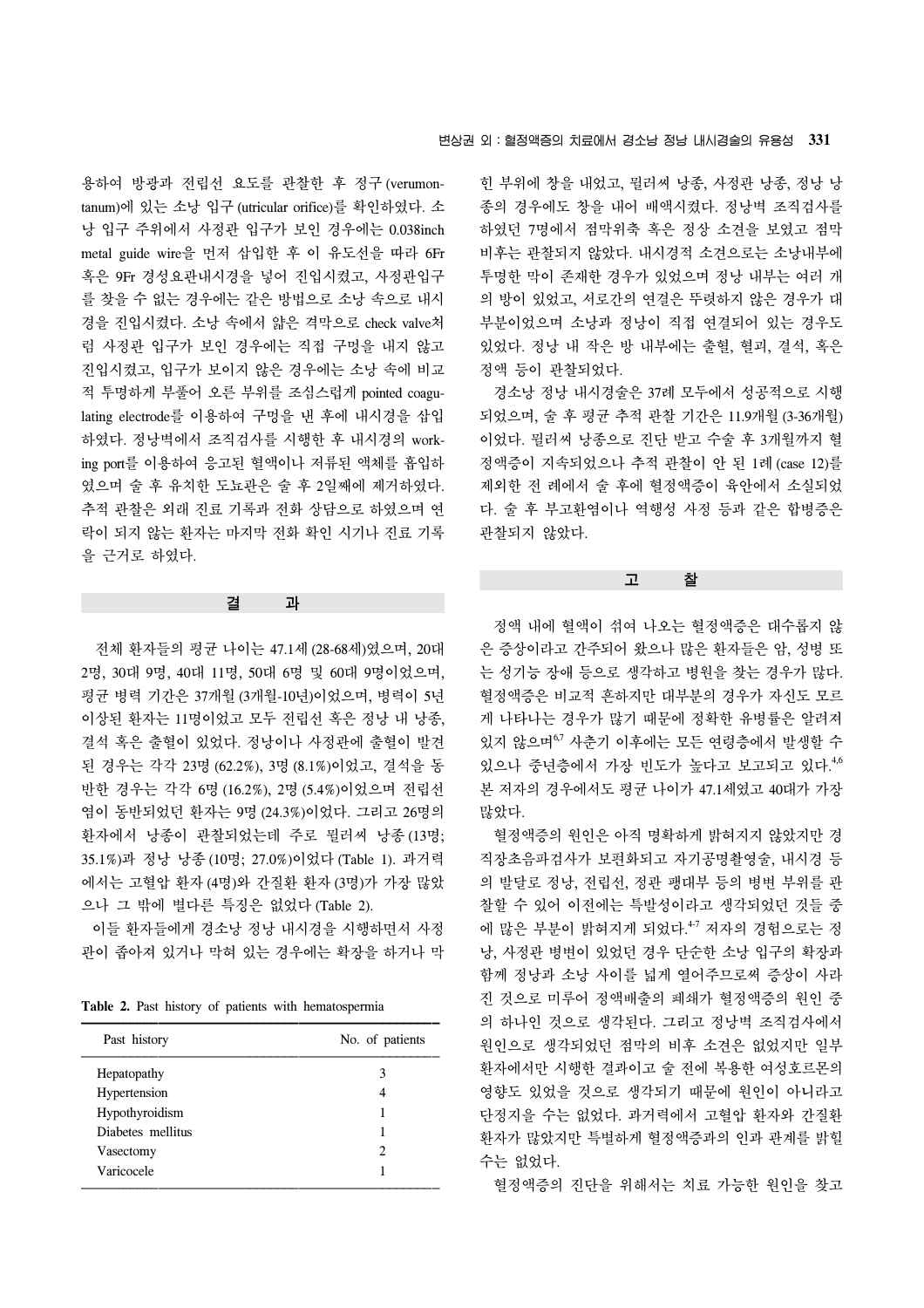## **332** 대한비뇨기과학회지:제 42 권 제 3 호 2001

드물지만 악성종양에 의한 것인지를 감별하기 위해 충분한 병력청취, 신체검사, 임상병리검사, 영상진단술, 내시경 등 을 효과적으로 시행해야 한다. 6-8 그리고 혈뇨, 불임, 하부요 로증상, 사정시 통증 등과 같은 동반증상을 보이면 충분한 비뇨기과적인 진단과정이 필요하며, 40세 이상의 경우에는 전립선암에 의한 경우도 고려해 보아야 한다.<sup>7,9</sup> 저자의 경 우에서는 혈뇨가 같이 동반된 경우가 4례 있었지만 특별한 원인은 찾을 수 없어 추적 관찰하였고 40세 이상에서는 전 립선암의 선별과정으로 전립선특이항원수치검사 (PSA)와 경직장초음파검사를 하였으나 전립선 암이 의심되는 경우 는 없었다. 경직장초음파검사는 혈정액증 환자에서 원인병 변을 규명하는데 간편하고 정확하여 1차적인 선별검사로 적당한 것으로 생각되며 경직장 코일을 이용한 자기공명영 상술은 연부 조직간의 뚜렷한 대조로 해부학적 구조를 명 확히 관찰할 수 있는 장점이 있으나 비용이 많이 들기 때문 에 경직장초음파검사로도 정확한 원인을 찾을 수 없을 때 시행할 수 있다.<sup>3,6,7</sup>

 혈정액증의 치료는 원인에 따라 다르지만 대부분의 경우 는 경미하며 자연 소실되기 때문에 젊은 연령층에서 다른 동반된 증상이 없다면 환자를 안심시키고 보존적인 요법으 로도 충분하다. 증상을 일으키는 전립선, 정낭, 사정관, 발 생학적 잔여구조물에 생긴 낭종들은 전산화단층촬영술이 나 초음파를 이용한 낭종 흡인술,<sup>10,11</sup> 개복 후 낭종 절제술<sup>12</sup> 등의 방법이 사용되어 왔지만 전자의 경우에는 일시적이고 재발 가능성이 높고, 후자의 경우 또한 침습적이고 합병증 도 많아 다른 수술과 병행 없이 단독으로 시행하는 경우는 드물다. 1980년대 이후 경요도적 절개술이 널리 사용되면 서 이전의 치료법보다 훨씬 좋은 성적이 보고되었으나 숙 련된 기술을 필요로 하며, 역행성 사정, 요실금, 재협착, 직 장 손상, 요의 역류에 의한 부고환염 등의 합병증이 발생할 수 있다. 8,14 다른 치료방법으로는 복강경을 이용한 낭종 제 거술<sup>15</sup>이나 요관내시경을 이용한 방법16-18이 보고된 바가 있 지만 본 저자의 경우같이 다수의 환자에서 정낭까지 요관 내시경을 이용하여 자세하게 관찰하고 병변 부위를 치료한 경우는 처음이다.

발생학적으로 남자에서 뮐러씨관 (Müllerian duct)은 대부 분 퇴화되고 일부가 남아서 요생식동 (urogenital sinus)의 후 벽으로 개구하여 뮐러씨 결절(Müller's tubercle)을 형성하 며 이는 나중에 양끝이 막힌 소낭 (blind-ending utricular pouch)이 되고 중신관 (mesonephric duct)에서는 부고환, 정 관, 정낭이 발생되고 정낭은 정관팽대부와 합쳐져서 사정 관을 형성하며 전립선 요도의 정구로 개구를 하는데<sup>13</sup> 본 술자의 경험으로는 일반적으로 알려진 정낭과 사정관의 해 부학적 위치와는 달리 정낭 병변이 있는 환자에서는 소낭



**Fig. 1.** Schematic view of relationship between seminal vesicle and utricle in patients with seminal vesicular diseases. A. Check valve like thin transparent membrane between utricle and ejaculatory duct. B. Direct communication between utricle and seminal vesicle.

안쪽에 사정관 입구가 있어 이를 통해 정낭이 연결되어 있 었으며 (Fig. 1A) 입구가 보이지 않았던 경우에서는 반투명 한 막에 의해서 소낭과 정낭이 구분되어 있었다 (Fig. 1B). 이는 아마도 사정관에 폐색이나 협착이 있는 경우 정낭과 함께 사정관이 팽대하여 사정관의 관 구조는 사라지고 정 낭과 한 방을 만들어서 정낭과 소낭이 직접 연결되었거나 소낭이 확장되면서 사정관을 압박하여 정낭이 팽대하여 역 시 같은 방법으로 정낭과 소낭이 직접 연결된 것으로 보이 며 그런 경우 방 내부에 출혈이 동반되어 있었다. 이런 환자 에서 내시경하 전기소작술로 소낭과 정낭 사이의 막에 창 을 내어 폐색을 호전시켜 혈정액증을 치료하였다. 이 방법 은 방광요도내시경을 통하여 먼저 정구와 소낭을 확인한 후에 소낭 입구를 통해서 경성요관내시경을 삽입하여 병변 부위를 직접 치료할 수 있으며, 그 동안 밝혀지지 않았던 정구, 사정관, 정관팽대부, 정낭 등의 구조를 명확하게 알 수 있어 혈정액증의 원인과 치료를 보다 안전하고 효과적 으로 시행할 수 있었다.

## 결 론

 3개월 이상 보존적 요법으로 치료 받은 후에도 혈정액증 을 보인 환자들 중에서 정낭이나 사정관 병변이 의심된 37 명의 경우에서 경소낭 정낭 내시경술을 시행하였다. 평균 11.9개월 (3-36개월) 동안 추적 관찰한 결과 1례 (case 12)를